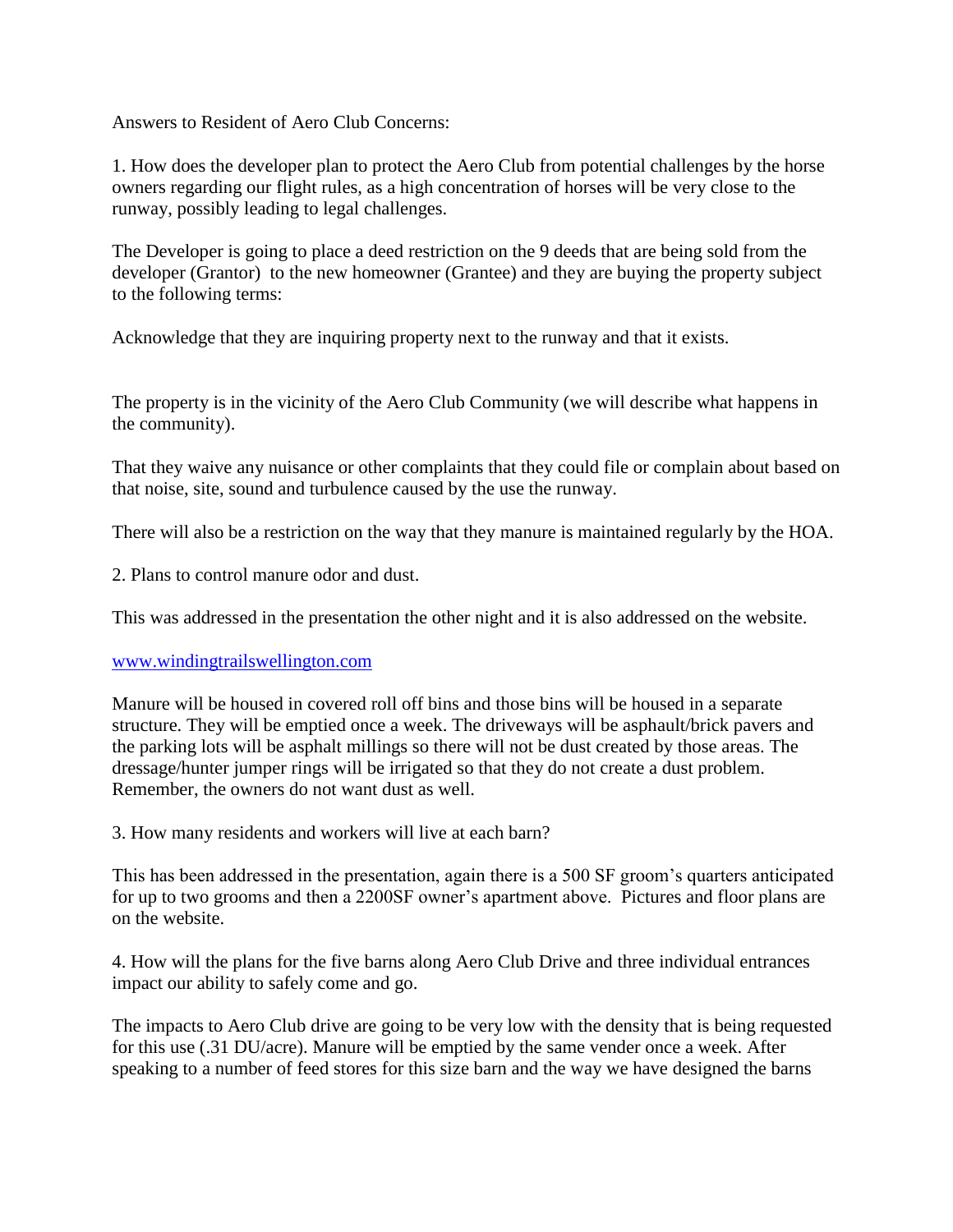with a separate hay room and air conditioned feed room the truck for delivery will come approx. twice a month.

5. Will the Washingtonian Palms be removed?

The Washingtonian Palms are on the Village of Wellington property so the developer has no control of them. There are landscaping plans for the Winding Trails Project on the website.

6. Who will clean the horse manure on the horse trail along Aero Club Drive.

The Village of Wellington will maintain the multi use path/trail just as they maintain the trail along Greenbriar Blvd now.

7. How will the safety of our children at the various bus stops along that side of the street be impacted and protected from the traffic, visitors, horse trailers and delivery trucks.

Where there is private property there should not be bus stops. On the areas that are owed by the Village of Wellington those areas will not change and the traffic should flow as it normally does along those two streets without a significant impact on the roads. The traffic impact for these nine lots is very minimal.

8. How many feed trucks, horse trailers, manure trucks etc. will be using Aero Club Drive every day.

This is answered above.

9. What traffic control measures are being put into place?

The developer submitted a detailed traffic analysis for this project as part of the application which was reviewed by the Village traffic department. The impacts of this use and density are so low that there was no need for specific changes to the roadway system. The developer has also worked very closely with the Village of Wellington staff during the site planning process on the specific placement of the driveways locations along Aero Club Drive and Greenbriar Blvd to ensure they are on the safest and best location possible.

10. The developer has agreed to fence the entire perimeter of the Lakefield South community. Will the developer gate the Aero Club Community as well?

The developer is actually fencing the private property on the Winding Trials Community. The fence is not part of Lakefield South. Most of the Lakefield South community is being separated by a new extensive water system and the fence system is on the other side of the water on the Winding Trials property. Lakefield South & North already has their own private gate.

11. This will be a commercial operation?

The EZOD zoning only allows rentals of up to 4 stalls per barn if the lots are less than 5 acres.